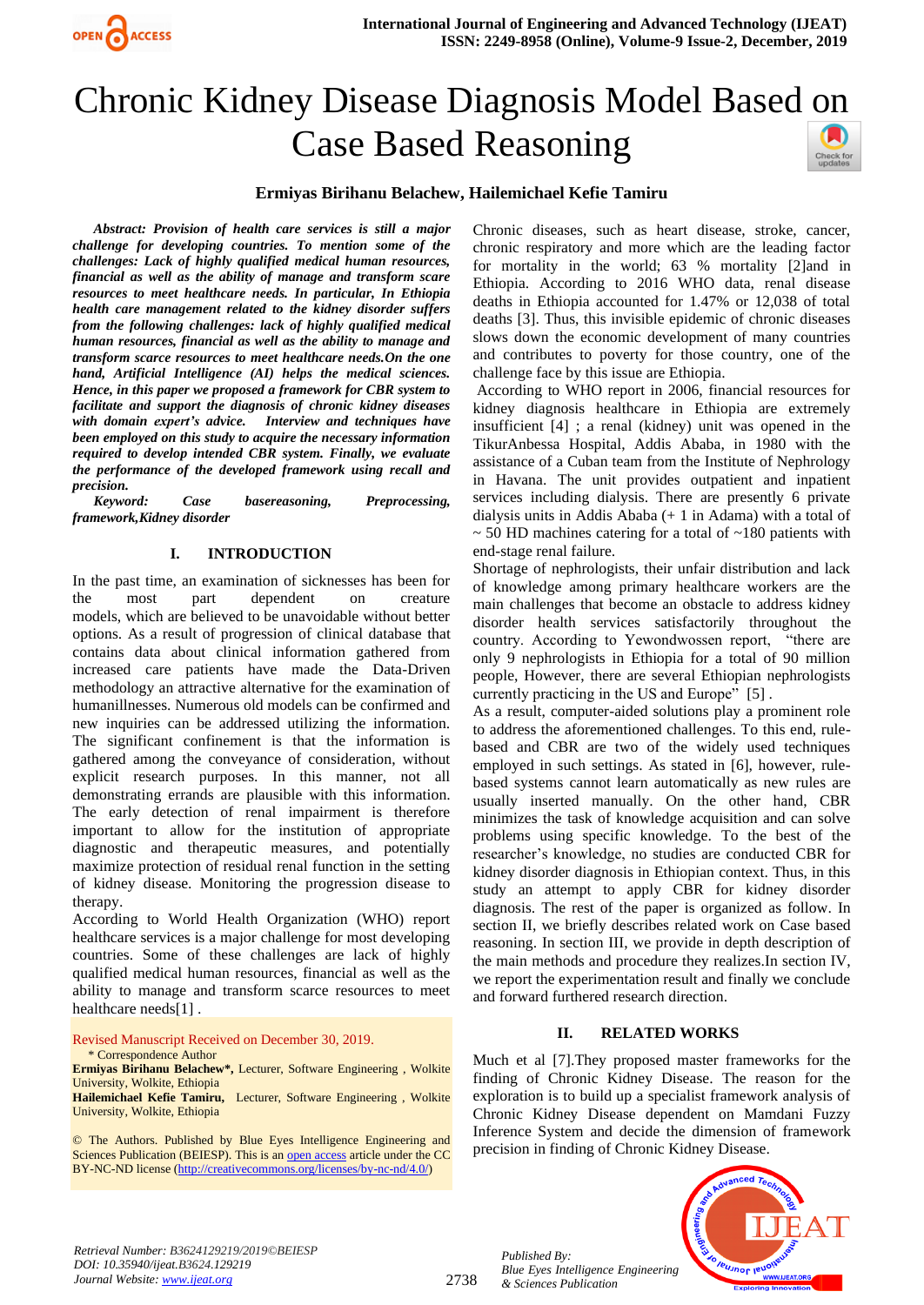Akande et al[\[8\]](#page-5-1) , Proposed an electronic master framework for analysis and the executives of kidney infection.

The point of this work is to plan and actualize an online master framework for analysis and the executives of kidney illnesses. For the improvement of master framework, free e2gLite master framework building apparatus (shell) executed as a Java applet was connected which is outfitted with a deduction instrument and an information base, and the web interface was created with the utilization of HTML. The framework poses inquiries of the client to inspire the data required so as to prescribe or give last outcome dependent on the client information and utilizations IF-THEN principles to speak to learning.

The framework proposed by Salem et al[\[9,](#page-5-2) [10\]](#page-5-3).ready to give a proper determination for the introduced side effects, signs and examinations done to a heart understanding with the relating conviction factor. It tends to be utilized to fill in as specialist demonstrative right hand and bolster the training for the undergrad and postgraduate youthful doctors.

The framework proposed by Abdel et al[\[10\]](#page-5-3)[\[9\]](#page-5-2), Provides suggestion for controlling agony and giving side effect alleviation in cutting edge malignancy. It very well may be utilized as a device to help and ideally improve the nature of consideration given for those enduring immovable torment. The framework is exceptionally helpful in the administration of the issue, and its errand is to help the youthful doctors to check their determination.

## **III. MATERIALS AND METHODS**

In the following section we discussed about data collection techniques, prepared data, Experimental tool and its investigation results well.

#### a) **Knowledge based system**

Human being brain can able to store various knowledge in this world with different perspectives , however the research works showed human brain is not fully used. The building block of human brain is called neurons and it is approximately 1011 cells. In order to solve the given problem with in these worlds through declarative and procedural ways, but still now it is a mystery that how does the human brain is working. The Knowledge-Based Systems (KBS), which are a step towards an intelligent system, can be justified when a few individuals have the majority of the knowledge[\[11\]](#page-5-4) .

KBS is a branch of artificial intelligence, which is a computer program that attempts to replicate the reasoning processes of a human expert and it can make decisions and recommendations and perform tasks based on user input[\[12\]](#page-5-5) . Actually, KBS is one of the computer systems that uses and extract knowledge from data, information and knowledge. The implementation of KBS used heuristic human reasoning to determine techniques, steps and mechanisms, in order to solve problems that do not have a traditional algorithmic solution[\[13\]](#page-5-6).

#### **b)Knowledge acquisition in identification of cases**

In this study, the researchers passed some basic activities like gathering the required knowledge, analyzing the knowledge, identifying important concepts and attributes (symptoms) and finally modeling it.

During knowledge acquisition determines how knowledge is obtained and where it is obtained determines the usefulness

*Retrieval Number: B3624129219/2019©BEIESP DOI: 10.35940/ijeat.B3624.129219 Journal Website[: www.ijeat.org](http://www.ijeat.org/)*

of the system[\[14\]](#page-5-7) . Knowledge acquisition is referred to as a process of eliciting, structuring and representing knowledge from some knowledge source, usually human experts, in order to build knowledge based system[\[15\]](#page-5-8) .As indicated by Jones [\[16\]](#page-5-9)knowledge elicitation and structuring are the two most important activities of knowledge acquisition processes that are carried out by knowledge engineer in order to build knowledge based system.

#### **c) Knowledge Acquisition from Domain Expert**

In this study the primary source of knowledge gathers from domain experts. Domain expert is the a person who is specialist or knowledge like Medical Doctors, Nurses, Health Officers and others in solving problems of domain area, the knowledge of experts play a fundamental role in structuring the knowledge base and developing the knowledge base system. To collect the relevant knowledge the researcher applied semi-structured interview technique. Hence, the basic concerns of this chapter is eliciting required knowledge from the domain experts, two (2) domain experts from each hospital are selected using purposive sampling technique.

As results of this, expert in the profession (Medical Doctor, Health Officer, Nurse and other supportive) were interviewed to obtain the required knowledge of kidney. The interview discussion gives an emphasis the step which is followed by experts in diagnosis the kidney up to their decision making tools (Laboratory Results).

#### • **Knowledge Acquisition from Relevant Document**

The second way of knowledge elicitation the researcher applied in this study was documented analysis; which is a vital one for knowledge gathering in our study. The researcher reviews various significant papers which are related to kidney disorder diagnosis. These documents are: Books like harrsion principles of Internal Medicine 18e and others, Articles that are published in different journals and Ethiopia Standard Treatment Guidelines for General Hospital.

#### • **Knowledge Acquisition from patients**

In addition to the above knowledge acquisition in this study, we also collected from patients in selected hospitals like Jimma, Atate, St Paulos and Hawassa. To gather the required knowledge written questioners was used. Since one of the main focuses of written question with patients is to elicit required knowledge, the researchers were selected the number of patients, according to the magnitude of peoples in the selected hospitals using random sampling techniques. Based on the written questions which was filled by patients responded which are not enough and experienced experts in different hospitals was selected that are able give advice more suitable to each patient.

#### • **Data Set description**

In this study, there were about 90 cases with 28 features that help in the diagnosis of kidney disease. Steps of preprocessing will be applied to these raw data sources to produce high-quality case base enhanced for CKD diagnosis.

*PUJNOF IEU* 

*Published By: Blue Eyes Intelligence Engineering & Sciences Publication*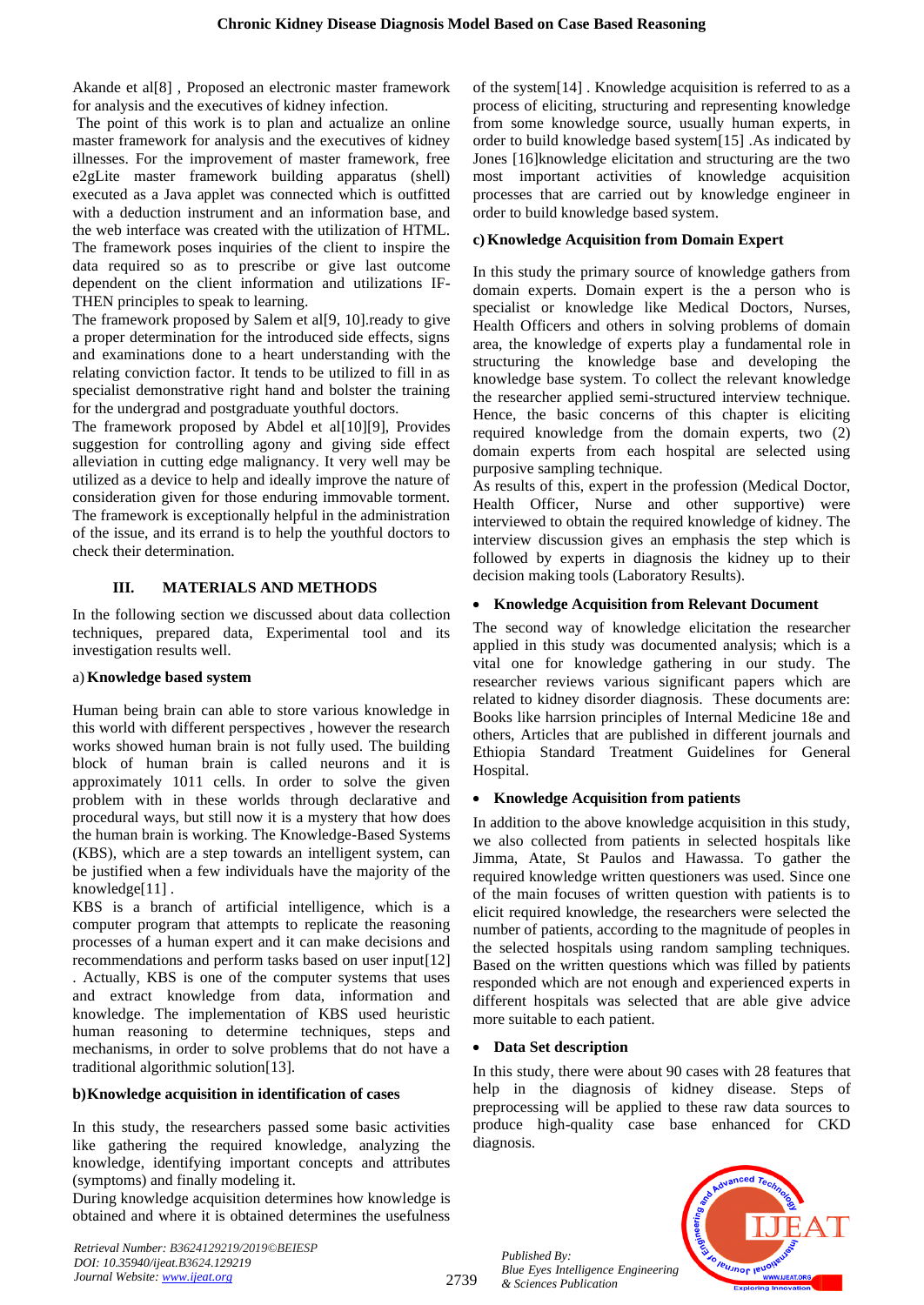

## • **The proposed case based model**

In this section the researchers focus on design and implementation for the development of workable case based system for chronic kidney disorder.

The basic and relevant case collected from domain experts and patients. Having all the relevant cases and knowledge from the domain expert, patients and different relevant documents, the next task is coding the knowledge into computer using appropriate and efficient knowledge representation methods and tools. For this study, JCOLIBRI 1.1 was used to design and implement the prototype and construct the case structure of recommender system.

To conduct the study more the researchers used nearest neighbor retrieval algorithm to design the retrieval task. This is because of retrieves cases which match partially with the new case and it has the advantage of simplicity in retrieving relevant cases[\[17\]](#page-5-10) and JCOLIBRI used this algorithm as integrated component for retrieval task.

Figure 1 showed below the working principle for kidney disorder management and the relevant cases were collected from both patients and domain experts from selected hospitals. First, as the new query entered to the prototype of the system matches the new case to the solved case in the case base of the system by using similarity measurement. When there is the relevant cases are found within the case base, then the prototype rank the relevant retrieved cases based on their global similarity. Next the prototype proposed the solution to the query. The proposed solution can be derived directly from a retrieved case that matches exactly or partially to the problem of the new case. But, using the proposed solutions directly may have a risk. Therefore, the user of the system should have made an adaptation by altering the differences between the proposed case and the new case. In addition to adaptation, case inconsistencies are revised if the retrieved case is not the same as the new case. Finally, the revised solution is retained in the case base for future problem solving.



## **Figure 1: Architecture of Case Based Reasoning for Chronic Kidney Disorder Management**

## **IV. EXPERIMENTATION AND RESULT**

So as to build up the Reasoning system the researchers passed various advances like gathering cases, demonstrating an appropriate case representation, characterizing an exact closeness measure, executing recovery usefulness, and actualizing User Interface (UIs). JCOLIBRI has been built as center modules to propose the essential usefulness for creating case base thinking just as case based analysis framework. Building up another case base conclusion framework was made by composing couple of Java classes that broaden classes of the system and arrange some XML records. To begin the JCOLIBRI graphical User Interface (GUI) application device, dispatch the principle window by tapping on JColibriGUI.bat document and it ends up prepared to use as appeared.

Building the Case Base

As exhibited destinations of this examination, one of explicit goals was building case base involving gathering constant kidney patients cases to give the most significant comparable cases to help area specialists and scientists to distinguish the kidney cases during their clinical occasions. The gathered cases are used to build the case based framework for incessant kidney issue that is fundamental to help space specialists and scientists to distinguish early those cases which is connected with kidney. The case base is existing as a plain content comprises of N sections speaking to case traits (A1, A2, A3, … , AN) and every M lines speaking to individual cases  $C$  ({C1, C2, C3, ..., CM}) each property has an arrangement of potential qualities related to every segment characteristic  $A = \{V1, V2, V3, \dots, Vk\}.$ 

## • **Case Representations**

The case representation is built such that effectively fit to jCOLIBRI. During planning of such case structure depicts the properties accessible in the cases and used to quantify the similitude between close by cases and the new case (inquiry). The general use of this experimentation is to recover comparative cases to the question from the case base that can direct space specialists, taking care of issues of perplexity and changing an answer for the present issues. Case base were organized to make the recovery procedure proficient.

## • **Overseeing Case Structure**

The most well-known component of JCOLIBRI is overseeing and characterizing case structure so as to effectively get to the framework window. After made a profound discourse with domain experts select credits were added to the depiction windows of case structure and their properties are allocated for each ascribe to the correct side of the window. At that point the program creates a java source code naturally and spared as XML position.

## • **Managing Connectors**

Once case structures are configured in JCOLIBRI, diagnosis systems must access the stored cases from case base. JCOLIBRI supports both SQL database and plain text file to store its cases base.

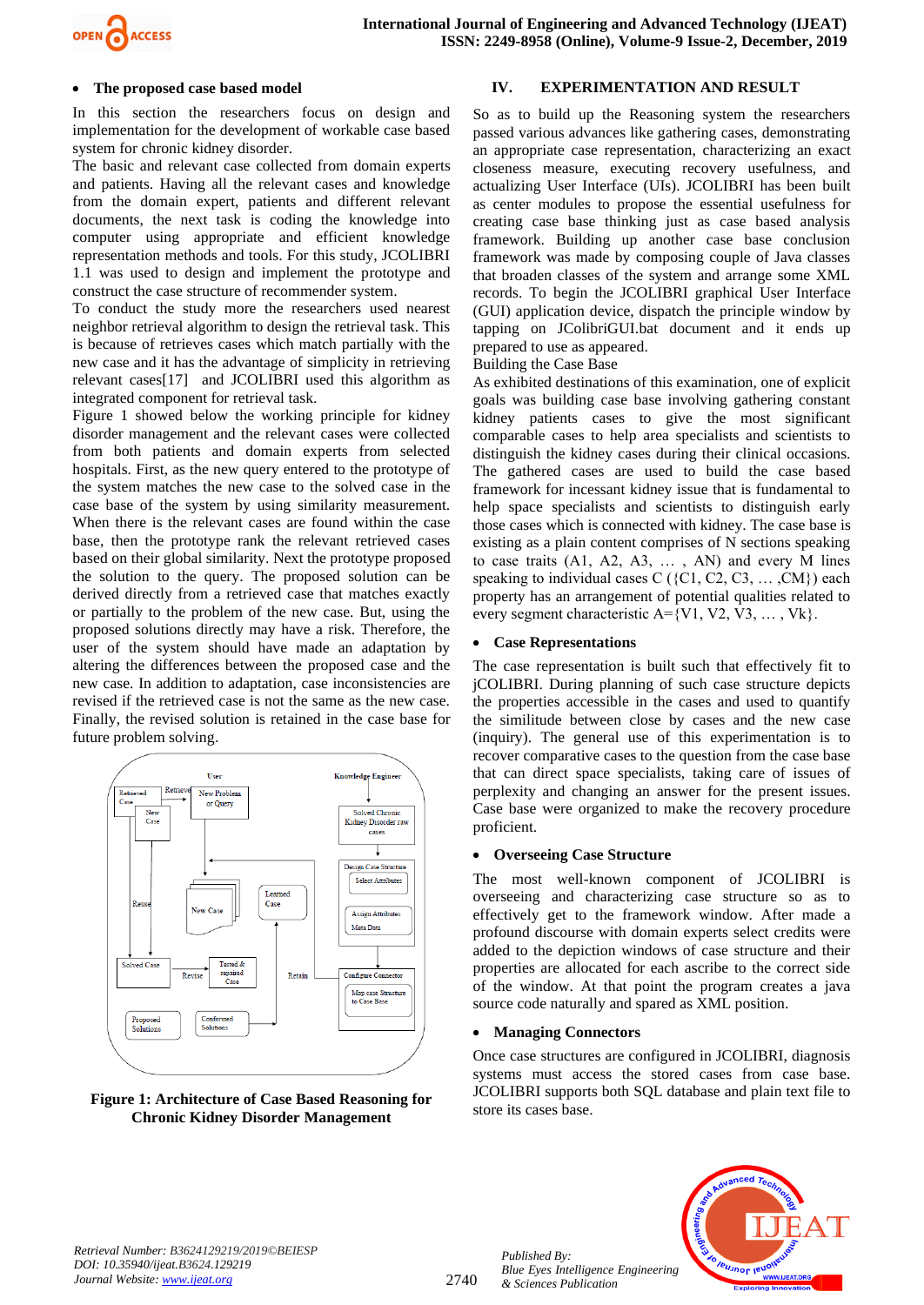

**Figure 5: JCOLIBRI Case base schemas**

In this study, plain text connector was used as a case base storage. The connector maps the case structure to its column from plain text file which is saved in **.txt** file format and later saved as XML file like that of case structure

#### • **Managing Tasks / CBR application**

After configuring the connector and case structure, the next task is selecting tasks and methods of application. JCOLIBRI has two types of task packages, namely, Core packages and User defined package tasks. For this study the researcher used core package tasks. A core package contains all classes that represent core functionality of a CBR application such as the domain model, case bases, similarity functions and retrieval algorithms. Core packages also have predefined tasks and methods that used to configure new system by reusing the tasks rather than using tasks or methods defined by the system developer itself like user defined packages, because defined tasks and methods by user itself for every system is time taking and complex. Different core packages are available in JCOLIBRI. The main components of Core packages which are used in CBRISAIAS prototype development are *Pre-Cycle*, *main CBR cycle* and *Post-Cycle*. The component of core packages is the final and important step for creating a new application where the CBR application is configured.

#### **a. Managing Methods**

The overseeing technique library stores classes that really resolve the assignment. These classes can resolve the CBR cycle utilizing in programming or utilizing GUI. All errands that are referenced in 4.3.5.1 ought to have their very own strategies to be allocated so as to accomplish the undertakings objective. Coming up next is a rundown of techniques which are utilized to tackle assignments for this kidney issue application.

#### **b.Evaluation of the Retrieval and Reuse Process by Using Statistical Analysis**

In this examination, recovery of cases is performed utilizing the closest neighbor recovery calculation on the grounds that the execution instrument jCOLIBRI utilizes this calculation. Among recovery, comparative cases are recovered to the new case with proper positioning.



#### **Figure 10: Deploy Case based**

## **Table 1: Depicts Performance Measurement of kidney**

**disorder system using Precision and Recall**

| <b>Test Case</b> | <b>Precision</b> | Recall |  |
|------------------|------------------|--------|--|
| Case 55          | 0.41             | 0.57   |  |
| Case 56          | 0.55             | 0.63   |  |
| Case 57          | 0.49             | 0.52   |  |
| Case 58          | 0.34             | 0.45   |  |
| Case 59          | 0.24             | 0.42   |  |
| Case 60          | 0.11             | 0.35   |  |

As appeared Table 2 both review and accuracy results are better than expected which is a cheerful outcome. The normal review and exactness results 34 % and 55 % separately which is likewise a promising outcome. As found in the Table 2, for each experiment more than normal is enrolled both review and exactness. In any case, in restorative area accomplishing more than normal review and exactness isn't sufficient. Regarding review this examination accomplished a generally excellent outcome.

#### • **Case Revision and Solution Adaptation Testing**

In medical diagnosis adaptation is a commonly required task. Since this study primary objective is creating kidney issue finding framework, adjustment is essential. The reason testing adjustment of arrangements is to assess the framework capacity to reuse cases from the case base. Initially the system load case bases at the PreCycle stage and then selects working cases from the case base and stores the cases in to current context at the retrieval stage.

In general, the adaptation process of kidney issue application is effective as the case highlights of the past and new case have comparative or less irregularity trait esteems. Then again, no adjustment procedure can be executed as the quality estimations of the past and new cases have increasingly disparate or very surprising from the past cases. In any case, regularly an immediate utilization of an unsure arrangement is inconceivable because of the relating dangers, particularly in medicinal finding frameworks.



*Published By:*

*& Sciences Publication*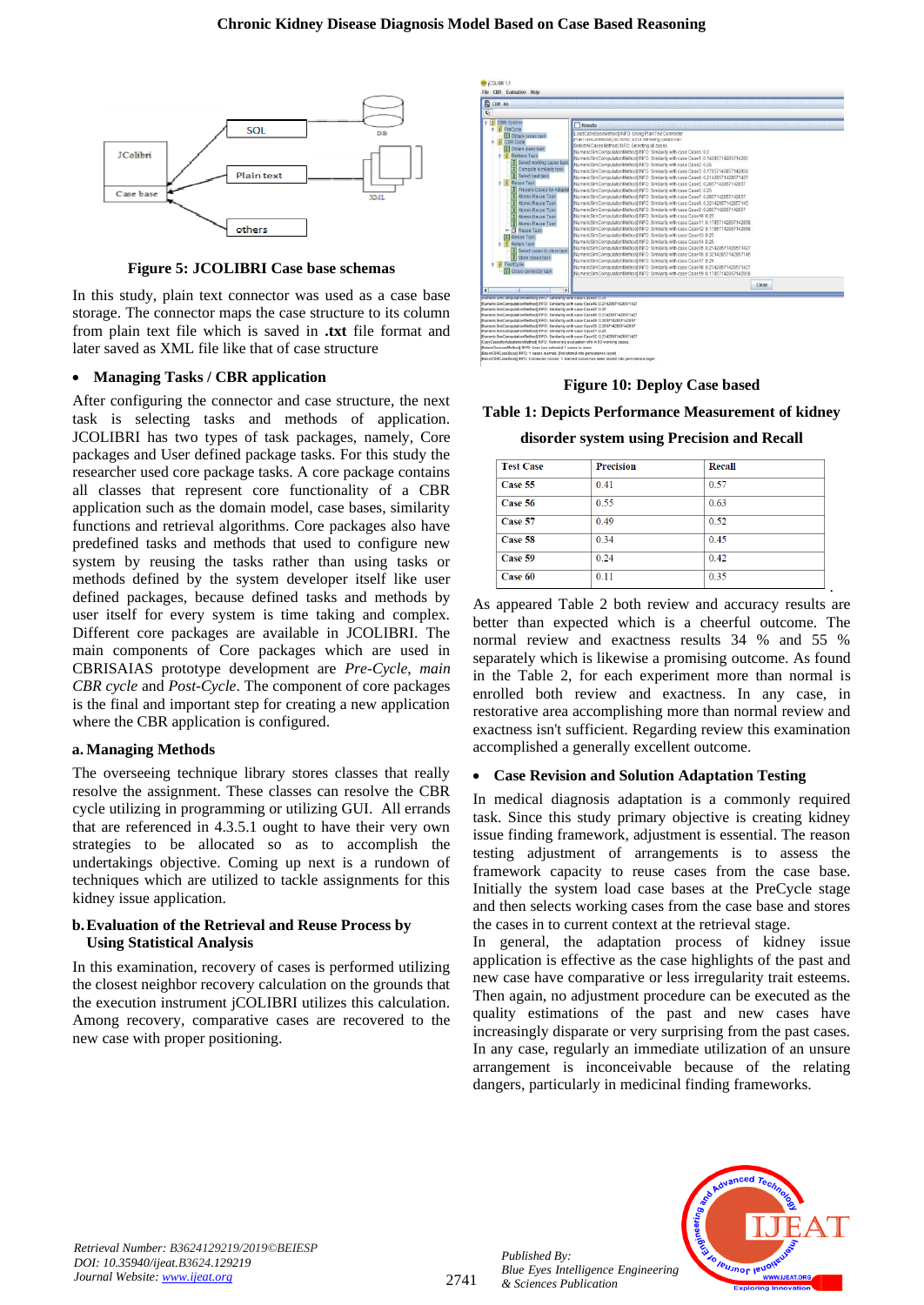

## • **Testing Case Retaining**

Case retaining is the last cycle in kidney thinking application which is a significant advance in putting away new cases which will use for future determination. Particularly, in kidney issue conclusion, holding cases after some time is significant in light of the fact that for the most part the medications are psychotherapy which is generally utilizing specialists and analysts inferred learning and individual experience.

Therapeutic CBR frameworks ought to be structured as long lasting learning application. CBR frameworks in medication ought not be structured uniquely to reuse past scenes with little adjustment rather holding new cases for taking care of comparable issues for what's to come is essential since drug is a quickly changing field occasionally, and medicinal practice rules are consistently refreshed. Prescriptions change, and new medications rise always.

#### **V. CONCLUSION AND RECOMMENDATION**

In this study, the researcher presented a case based reasoning system for decision support in the health domain particularly on kidney disorder. The system uses past cases (situations) to solve a new case (situation), which was created on the basis of user input.

The main goal of this research was to develop a prototype case based system that can assist the medical students, Patients, Nurses and doctors for early identification of chronic kidney disorder based on the previous cases. In order to achieve this objective knowledge was acquired from domain experts like nurses, senior medical doctors from hospitals (Jimma university referral hospital, Hawassa university referral hospital, Butajira Hospital and St. Paulose millennium hospital).

Both understood and explicit knowledge for the study was acquired from domain experts and case features were formulated. Appropriate attributes in the form of case structure which will have straight influence for decision was also acknowledged. Case base system was engaged in representing the necessary knowledge required for identifying chronic kidney disorder of patients. The system was developed by using JCOLIBRI case based framework tool which is the most compatible and reliable tool to develop case based system.

The main motivation for applying case based system over rule based system; rule based system is not efficient in making of knowledge base when there are different explanations at different time. Beside of this, the main problem of rule base system is changing and updating of knowledge base from time to time. Rule base system will not update itself to reuse the new criteria since it is only based on specific rules and facts which are restricted.

The main standards applied the symptom of kidney disorder of patients varies from time to time and person to person. Case base system use past experiences as the domain knowledge and can oftenprovide a reasonable solution through appropriate adaption. Since the system stores the new case within the existing cases, new case can be used as a case base for the next time.

This indicates that rule-based system is not operational in medical domain including chronic kidney disorder management which is extremely incomplete and context dependent to support physician in solving problems. In contrast, case-based systems use past experience as the domain knowledge and can often provide a reasonable solution, through appropriate adaption, to these types of problems. As cases are retrieved, they may not be identical to the current case. However, when they are within some defined measure of similarity to the present case, any incompleteness and imprecision can be dealt with by a casebased reasoned. In addition, CBR does seem to address many of the shortcomings of RBS, particularly the ability of the systems to learn incrementally and to provide highly contextualized explanations.

The main aim of this research work was to apply CBR for managing chronic kidney disorder which aids physicians (Doctors, Nurses and Medical Students) in giving patients using past experiences. As we discussed the above sections, the objective was achieved. However, and as expected, improvements and open issues are still pending since there is always a room for improvement. Thus, the next tasks are to recommend some potential problem areas which are uncovered by this research.

Thus, the following recommendations have been made based on this study:

- Readiness and determination of qualities for CBR framework was done physically by thinking about which characteristic could increasingly certify and perceived in overseeing unfavorable medication response with the assistance of space specialists. The analyst proposes as future work to apply AI approach, for example, data addition attributes positioning to produce and build a lot of significant traits.
- The framework should be empowered to consequently adjust arrangements from case-base. Subsequently, the analyst recommends the investigation of different strategies of adjustment.
- The execution of the framework can be improved if a mixture approach is utilized by consolidating standards, cases and models.
- The researchers also recommended to integrate both rule based and case based reasoning for chronic kidney disorder diagnosis for purpose of achieving high performance

## **REFERENCES**

- <span id="page-4-0"></span>WHO: 'Addressing non Communicable Diseases and Mental Health: Major Challenge to Sustainable Development in the 21st Century. Discussion paper', in Editor (Ed.)^(Eds.): 'Book Addressing non Communicable Diseases and Mental Health: Major Challenge to Sustainable Development in the 21st Century. Discussion paper' (2009 edn.), pp.
- <span id="page-4-1"></span>2. Dr.Girma D, Ato Dereje S, a., and S, A.W.: 'Emerging Public Health Problems in Ethiopia: Chronic Non-Communicable Diseases ', Ethiopian Public Health Association, 2012
- <span id="page-4-2"></span>3. Zeleke, M.: 'The Magnitude of Chronic Renal Failure and Its Associated factors among patients at St. Paulo"s Hospital, Addis Ababa, Ethiopia ', Addis Ababa University 2016
- <span id="page-4-3"></span>4. W, G.: 'APPLICATION OF CASE-BASED REASONING FOR ANXIETY DISORDER DIAGNOSIS ', Addis Ababa University, 2012
- <span id="page-4-4"></span>5. https://tenayistilign.com/2013/12/18/the-challenges-of-kidneydisease-in-ethiopia-a-call-for-diaspora-involvement/
- 6. Ahmed M, Begum S, F. P, N. Xiong, a., and S. A: 'Case-Based Reasoning for Diagnosis of Stress Using Enhanced Cosine and Fuzzy Similarity ', Transactions on Reasoning for Multimedia Data 2008, 1

*Published By: Blue Eyes Intelligence Engineering & Sciences Publication* 



2742